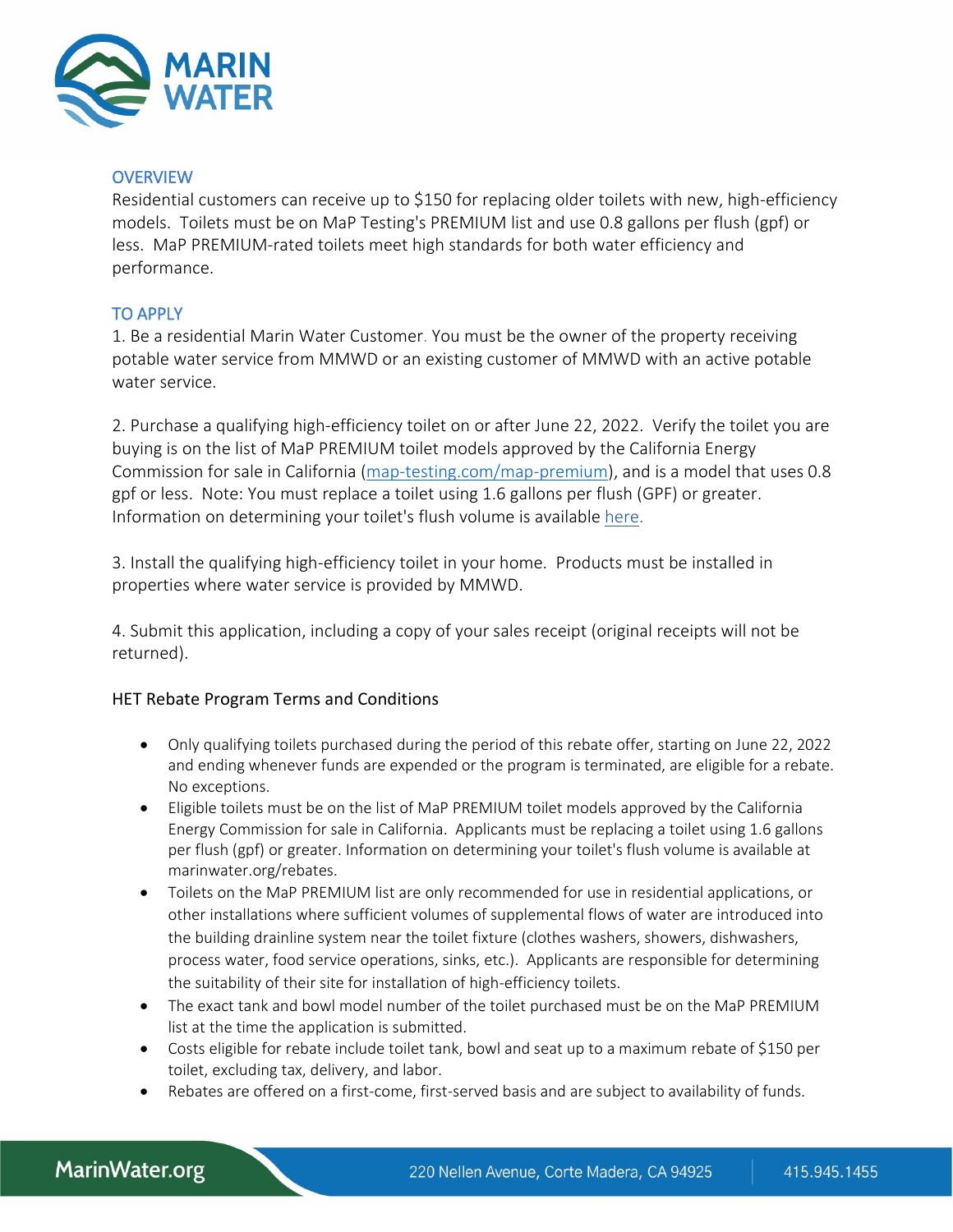- Rebate amounts and eligible toilets are subject to change at any time without prior notice.
- If you are submitting an invoice from a plumber or contractor, please ensure it shows the name and address of the contractor, dollar amount of qualifying purchase(s), zero balance due, product brand and model information.
- If you are applying by mail, original receipts will not be returned please make copies for your records.
- Toilet(s) must be installed within MMWD's service area.
- MMWD reserves the right to request proof of installation and/or to inspect the property to verify the toilet(s) is (are) installed, either before or after rebate is paid, and, if necessary, to recover rebated amounts for any toilet(s) not installed as required.
- Applicant certifies that necessary permissions have been obtained from property owner, if applicant is not the owner.
- Toilet(s) must replace an existing fixture; new construction does not qualify.
- Allow 6-8 weeks for processing.

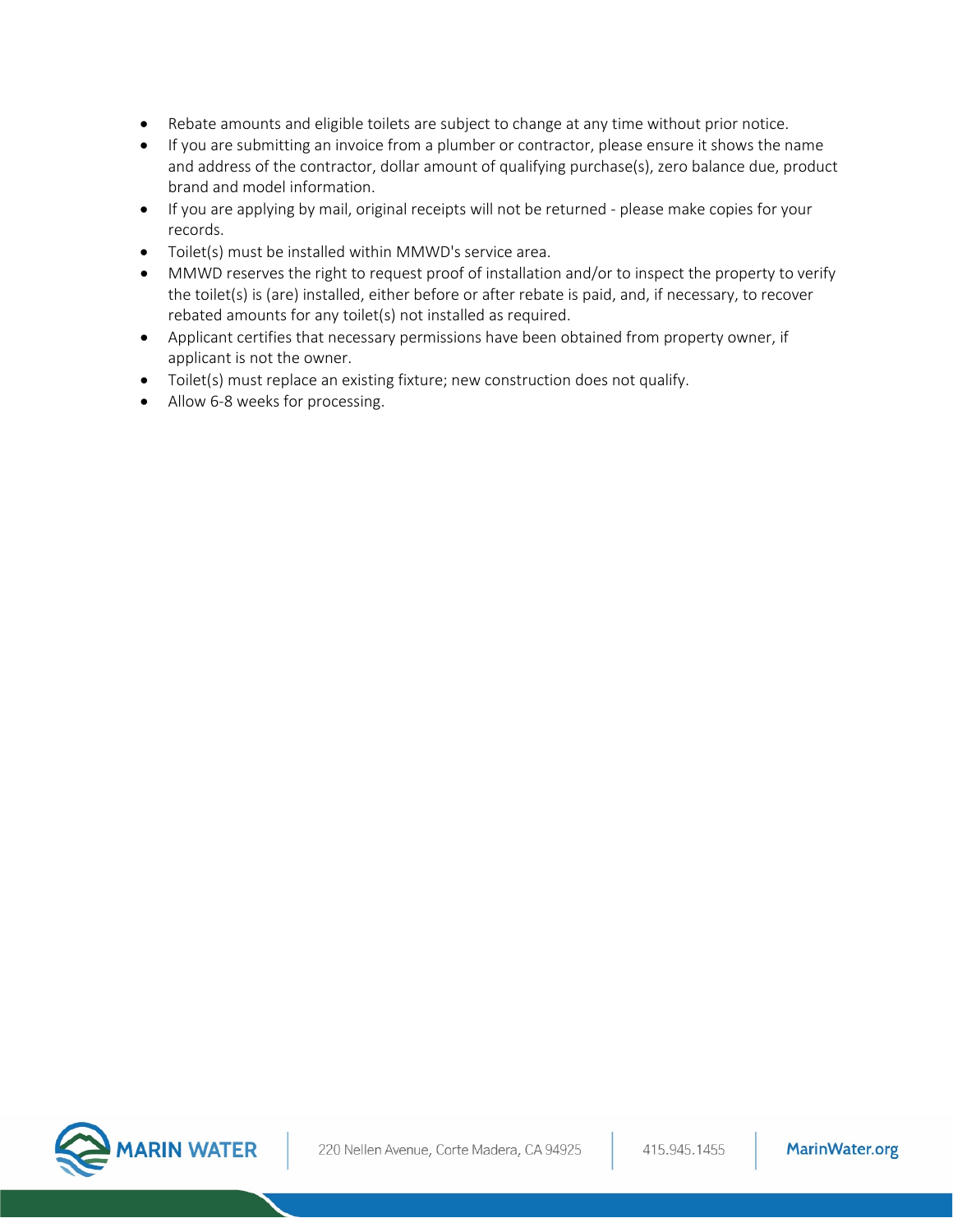## **HIGH-EFFICIENCY TOILET REBATE APPLICATION**

| <b>MMWD Water Service Number:</b>                                                                                                                                                                                                                                                                                                                                                                                                                                                                                                                                                                                                                                                                                                                                                                                                                                                                                                                                                                                                                                            |                | <b>MMWD Customer Number:</b> |                                                   |                              |
|------------------------------------------------------------------------------------------------------------------------------------------------------------------------------------------------------------------------------------------------------------------------------------------------------------------------------------------------------------------------------------------------------------------------------------------------------------------------------------------------------------------------------------------------------------------------------------------------------------------------------------------------------------------------------------------------------------------------------------------------------------------------------------------------------------------------------------------------------------------------------------------------------------------------------------------------------------------------------------------------------------------------------------------------------------------------------|----------------|------------------------------|---------------------------------------------------|------------------------------|
| <b>Applicant Name:</b>                                                                                                                                                                                                                                                                                                                                                                                                                                                                                                                                                                                                                                                                                                                                                                                                                                                                                                                                                                                                                                                       |                |                              |                                                   |                              |
| □ MMWD Account Holder<br>Affiliation (check all that apply):<br>□ Property Owner<br>$\Box$ Tenant                                                                                                                                                                                                                                                                                                                                                                                                                                                                                                                                                                                                                                                                                                                                                                                                                                                                                                                                                                            |                |                              |                                                   |                              |
| Business, HOA or Condo Complex Name (if applicable):                                                                                                                                                                                                                                                                                                                                                                                                                                                                                                                                                                                                                                                                                                                                                                                                                                                                                                                                                                                                                         |                |                              |                                                   |                              |
| Site Address (where installed):                                                                                                                                                                                                                                                                                                                                                                                                                                                                                                                                                                                                                                                                                                                                                                                                                                                                                                                                                                                                                                              |                |                              |                                                   | Unit #:                      |
| City:                                                                                                                                                                                                                                                                                                                                                                                                                                                                                                                                                                                                                                                                                                                                                                                                                                                                                                                                                                                                                                                                        | Zip:           |                              |                                                   |                              |
| Mailing Address (if different from site address):                                                                                                                                                                                                                                                                                                                                                                                                                                                                                                                                                                                                                                                                                                                                                                                                                                                                                                                                                                                                                            |                |                              |                                                   |                              |
| Mailing City:                                                                                                                                                                                                                                                                                                                                                                                                                                                                                                                                                                                                                                                                                                                                                                                                                                                                                                                                                                                                                                                                |                | Mailing Zip:                 |                                                   |                              |
| Email:                                                                                                                                                                                                                                                                                                                                                                                                                                                                                                                                                                                                                                                                                                                                                                                                                                                                                                                                                                                                                                                                       |                | Daytime Phone:               |                                                   |                              |
|                                                                                                                                                                                                                                                                                                                                                                                                                                                                                                                                                                                                                                                                                                                                                                                                                                                                                                                                                                                                                                                                              | HET Toilet #1: |                              | HET Toilet #2:                                    |                              |
| Purchase Date:                                                                                                                                                                                                                                                                                                                                                                                                                                                                                                                                                                                                                                                                                                                                                                                                                                                                                                                                                                                                                                                               |                |                              |                                                   |                              |
| Purchase Price (excluding tax,                                                                                                                                                                                                                                                                                                                                                                                                                                                                                                                                                                                                                                                                                                                                                                                                                                                                                                                                                                                                                                               |                |                              |                                                   |                              |
| delivery and labor):                                                                                                                                                                                                                                                                                                                                                                                                                                                                                                                                                                                                                                                                                                                                                                                                                                                                                                                                                                                                                                                         |                |                              |                                                   |                              |
| Manufacturer:                                                                                                                                                                                                                                                                                                                                                                                                                                                                                                                                                                                                                                                                                                                                                                                                                                                                                                                                                                                                                                                                |                |                              |                                                   |                              |
| Model Number (as shown on<br>qualifying list):                                                                                                                                                                                                                                                                                                                                                                                                                                                                                                                                                                                                                                                                                                                                                                                                                                                                                                                                                                                                                               |                |                              |                                                   |                              |
| <b>DISCLAIMER:</b><br>Applicant expressly agrees that MMWD may inspect all properties participating in this rebate<br>program; that MMWD does not guarantee the performance of any product receiving a<br>rebate; and that MMWD does not warrant any product or installation to be free of defects,<br>the quality of workmanship, or the suitability of the premises or the product for the<br>installation. Applicant further agrees to defend, indemnify, and hold harmless MMWD, its<br>directors, officers, agents, and employees, from and against any and all loss, damage,<br>expense, claims suits, and liability, including attorney fees arising out of or in any way<br>connected with the product(s) and its (their) installation. Applicant understands that<br>installation of a qualifying product may not result in lower water bills. MMWD reserves the<br>right to change the terms of this rebate program offer at any time, without notification.<br>Applicant has read, understands, and agrees to the terms and conditions of this rebate<br>program. |                |                              |                                                   |                              |
| <b>Applicant Signature:</b>                                                                                                                                                                                                                                                                                                                                                                                                                                                                                                                                                                                                                                                                                                                                                                                                                                                                                                                                                                                                                                                  |                |                              | Date:                                             |                              |
| <b>SUBMIT COMPLETED APPLICATION WITH RECEIPTS:</b>                                                                                                                                                                                                                                                                                                                                                                                                                                                                                                                                                                                                                                                                                                                                                                                                                                                                                                                                                                                                                           |                |                              |                                                   | <b>FOR INTERNAL USE ONLY</b> |
| <b>By mail</b><br><b>By email</b><br>Rebates@marinwater.org<br><b>HET Rebate</b><br>Marin Water<br>220 Nellen Avenue<br>Corte Madera, CA 94925                                                                                                                                                                                                                                                                                                                                                                                                                                                                                                                                                                                                                                                                                                                                                                                                                                                                                                                               |                |                              | SiteVisitDate: ___________<br>Approved:\$________ |                              |